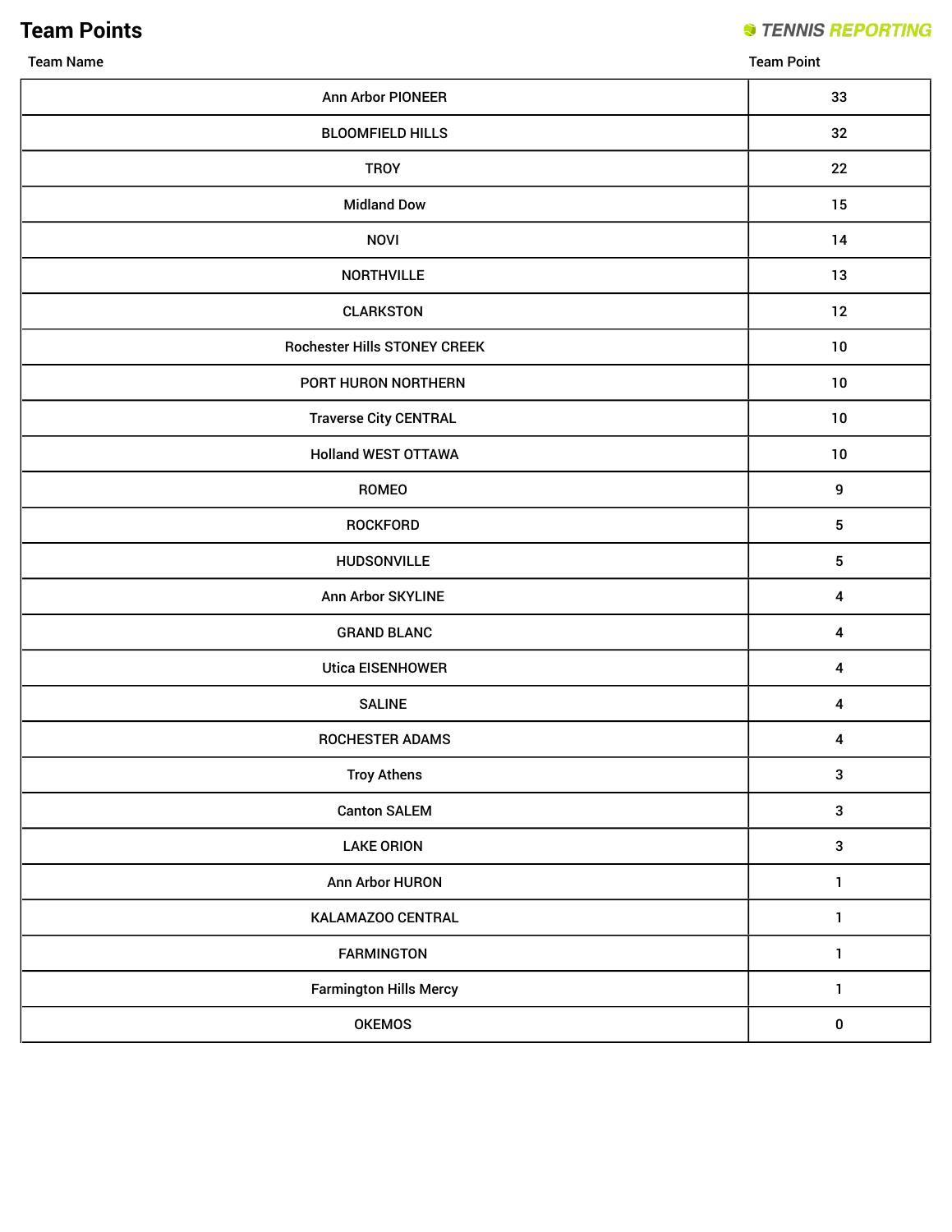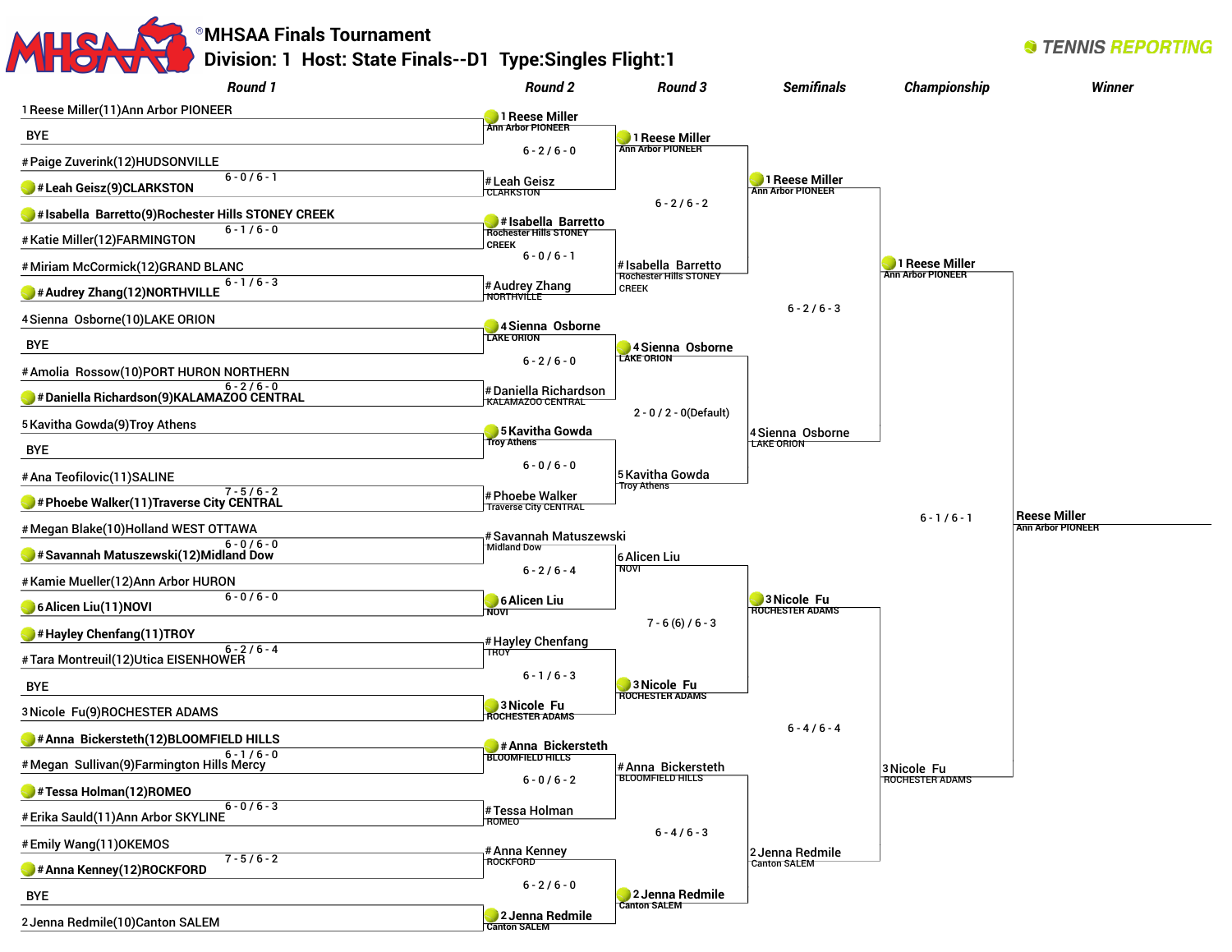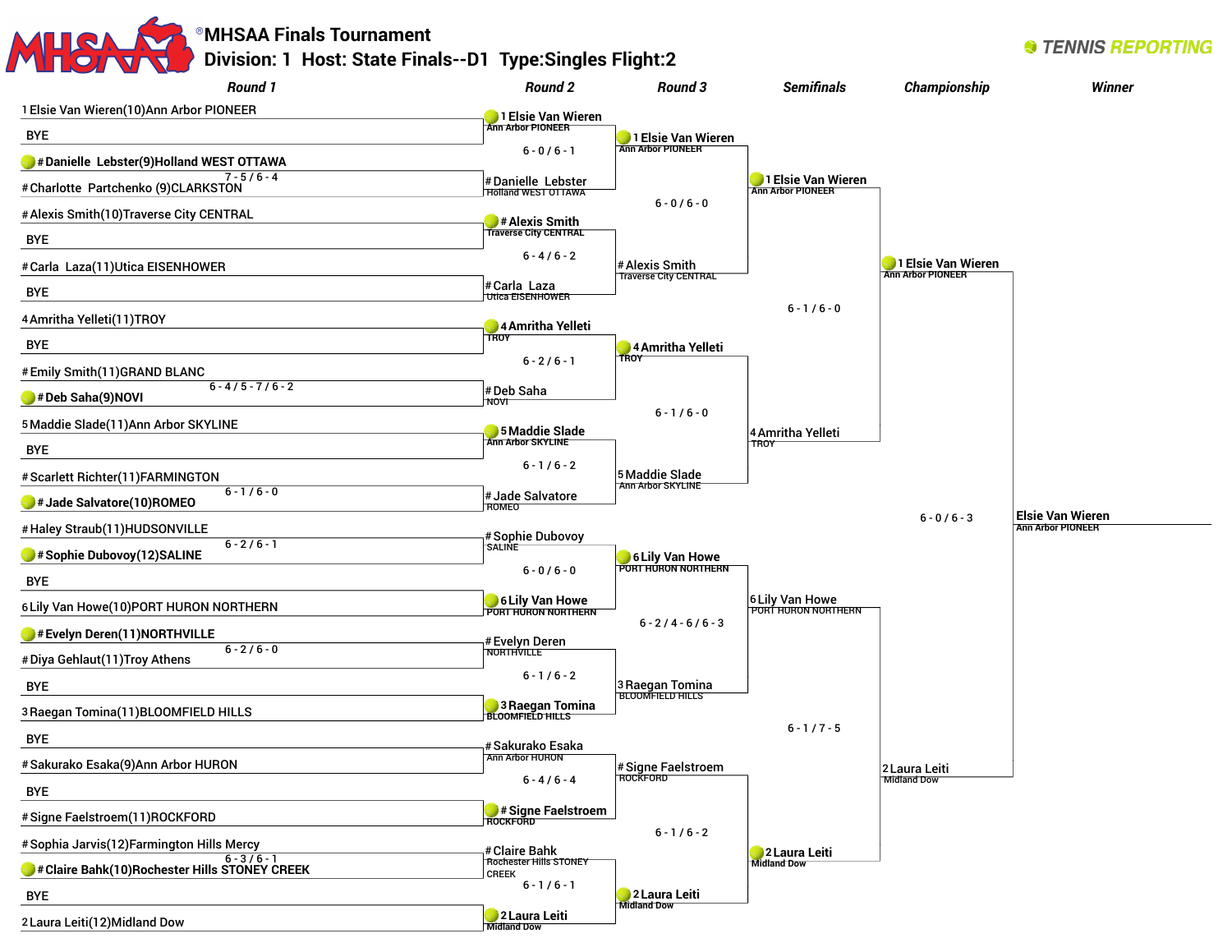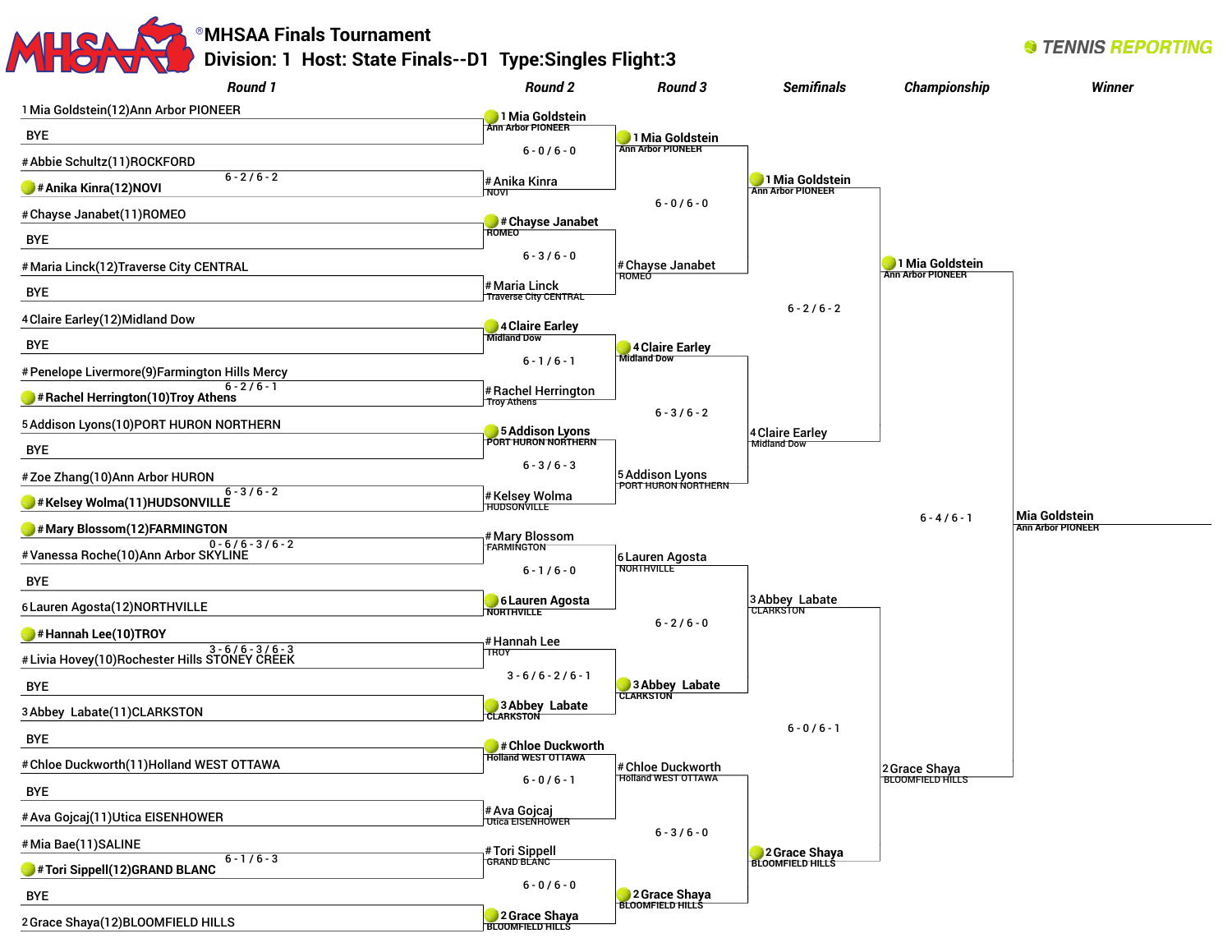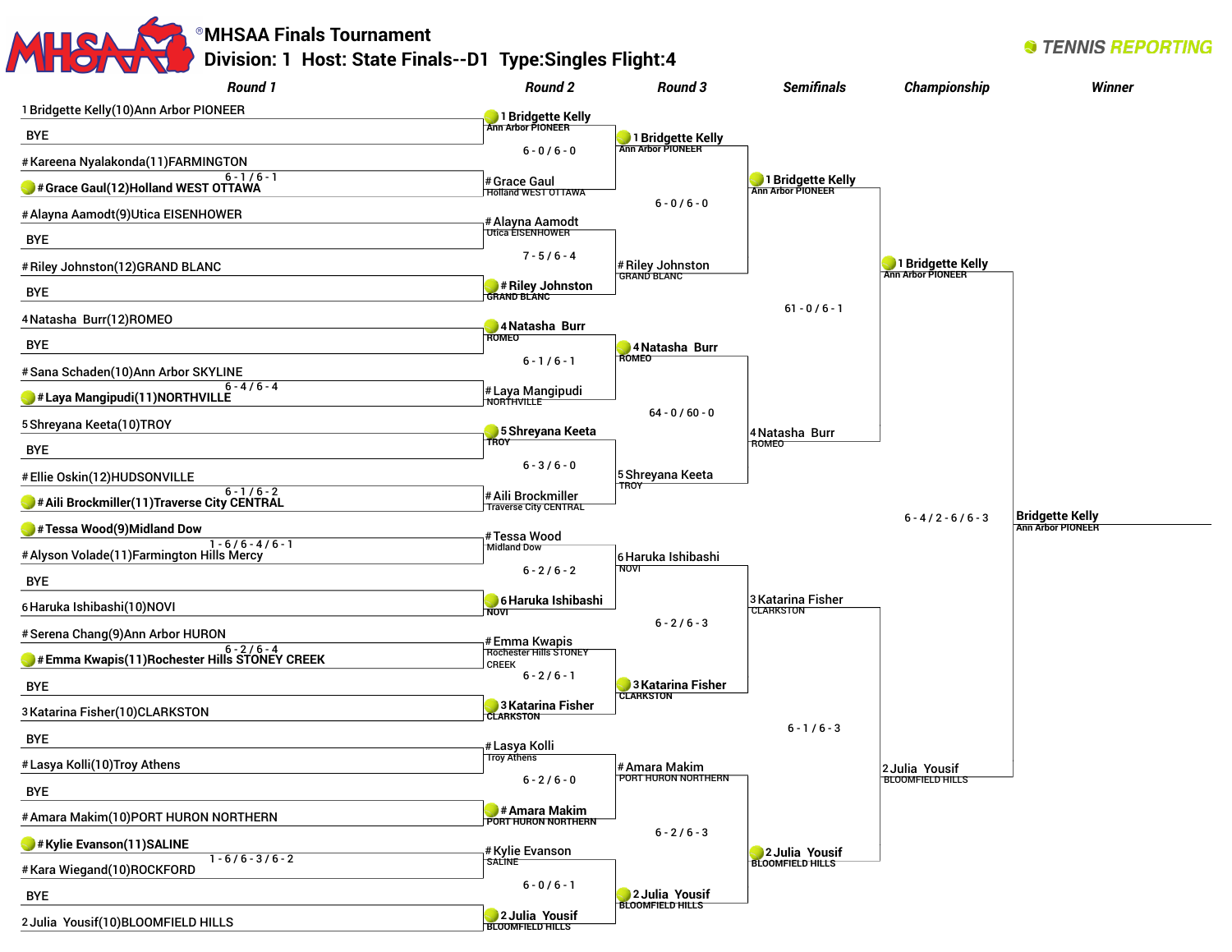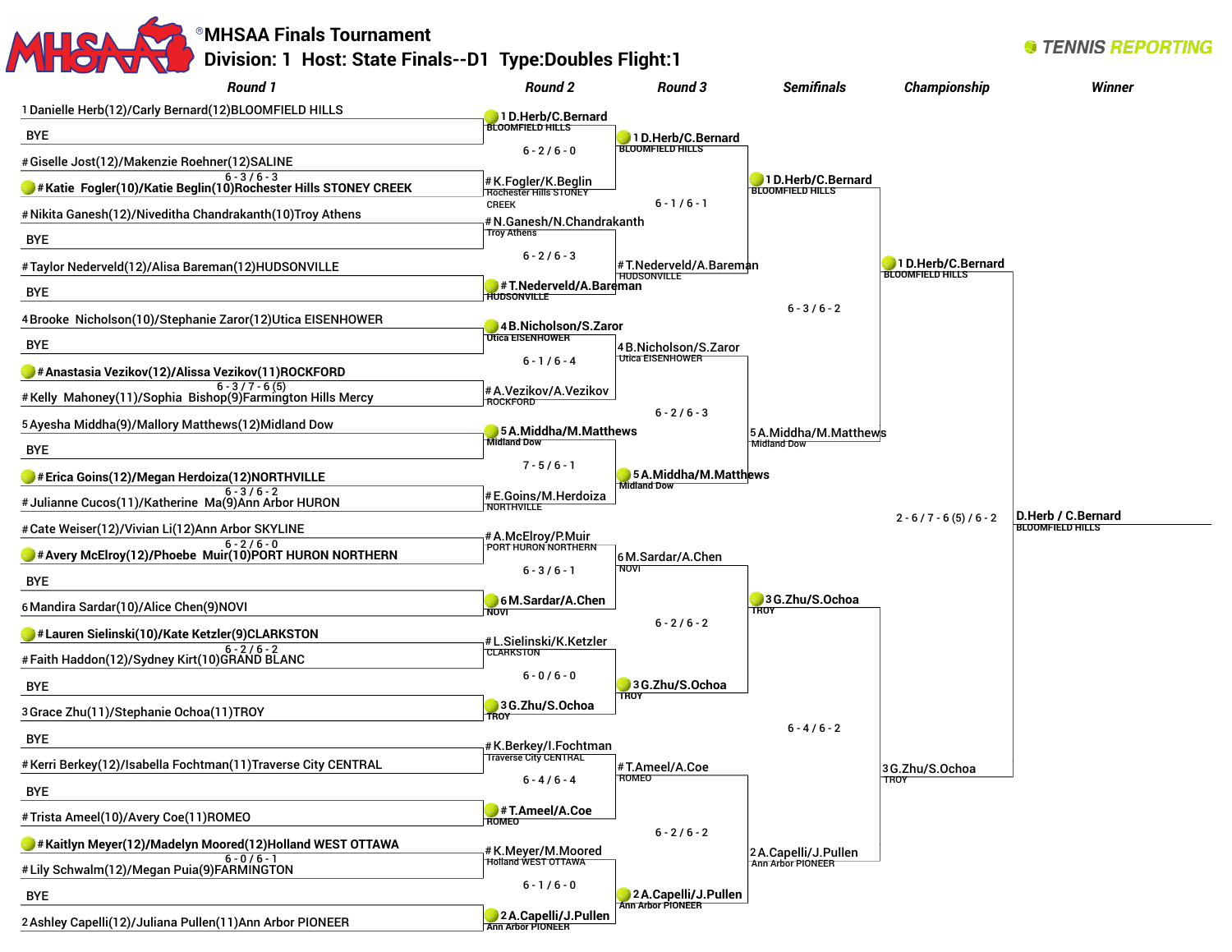

2M.Berens/N.Guo Ann Arbor PIONEER

| # AVa Hovey(12)/Peyton Donovan(12)Rochester Hills STUNEY CREEK | <b>Rochester Hills STONEY</b>               |                          |
|----------------------------------------------------------------|---------------------------------------------|--------------------------|
|                                                                | <b>CREEK</b>                                | $6 - 2/6 - 4$            |
| #Isabel Watson(12)/Nicole Waun(12)FARMINGTON                   | #Z.Paxton/M.Gurn                            |                          |
| $6 - 1/6 - 0$<br>#Zoe Paxton(12)/Maddie Gurn(11)CLARKSTON      | <b>CLARKSTON</b>                            |                          |
| <b>BYE</b>                                                     | $6 - 1/6 - 0$                               | 2M.Berens/N.Guo          |
| 2 Mia Berens(10)/Natalie Guo(9)Ann Arbor PIONEER               | 2M.Berens/N.Guo<br><b>Ann Arbor PIONEER</b> | <b>Ann Arbor PIONEER</b> |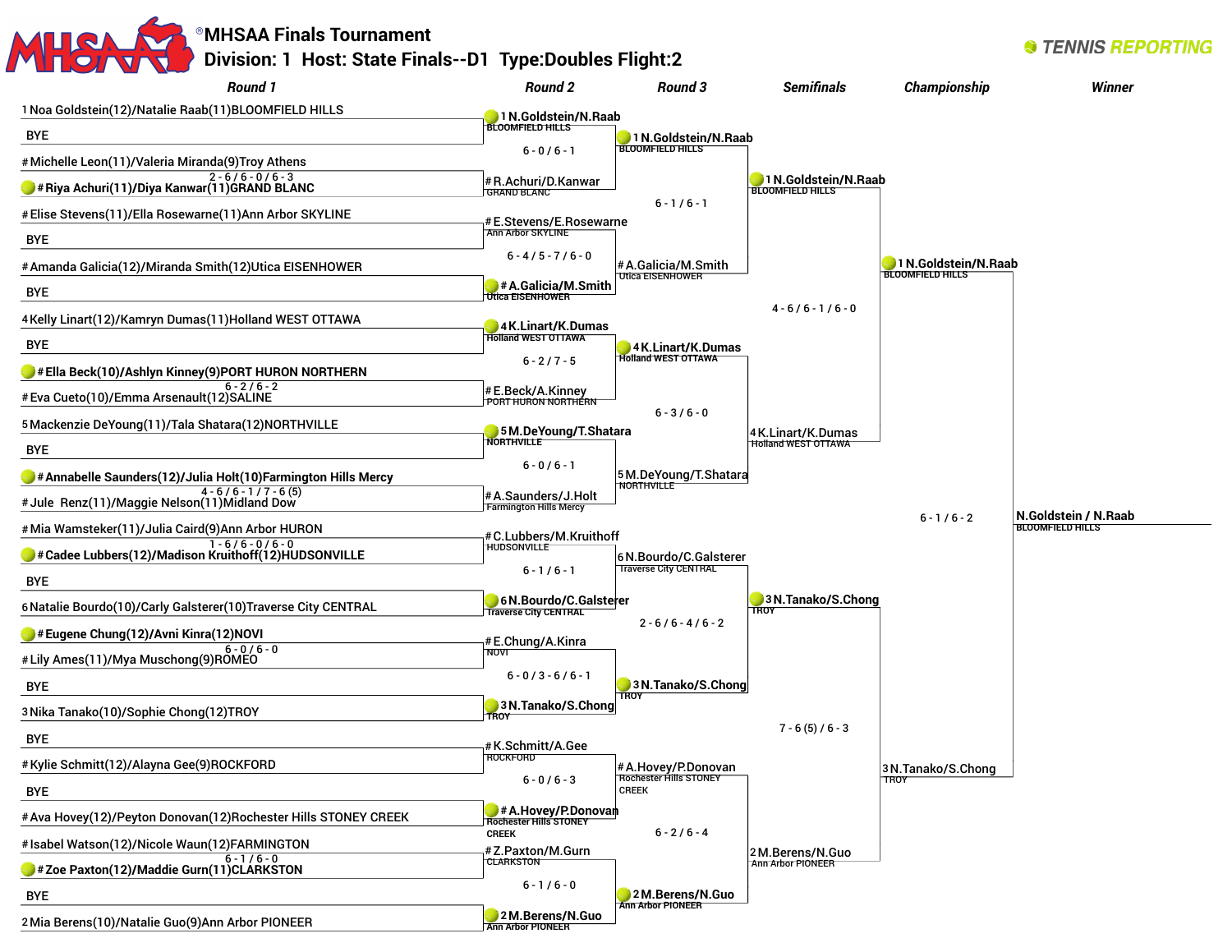#### **MHSAA Finals Tournament STENNIS REPORTING Division: 1 Host: State Finals--D1 Type:Doubles Flight:3** *Round 1 Round 2 Round 3* **Semifinals** Championship **Winner** 1Eryn Stern(12)/Grace Bickersteth(12)BLOOMFIELD HILLS **1E.Stern/G.Bickersteth BLOOMFIELD HILLS** BYE **1E.Stern/G.Bickersteth BLOOMFIELD HILLS**  $6 - 0 / 6 - 0$ #Mairin Hughes(12)/Kate Hughes(11)Troy Athens  $7 - 6(2) / 6 - 2$ **1E.Stern/G.Bickersteth** #I.Somers/L.Lee **#Isabella Somers(10)/Lauren Lee(12)Ann Arbor SKYLINE BLOOMFIELD HILLS** Ann Arbor SKYLINE  $6 - 0 / 6 - 3$ #Ashton Rodenhouse(11)/Leah Vandebunte(11)HUDSONVILLE #A.Rodenhouse/L.Vandebunte **HUDSONVILLE** BYE  $6 - 2 / 6 - 0$ **1E.Stern/G.Bickersteth** #Melena Gjorgevski(12)/Jemma Rea(12)Rochester Hills STONEY CREEK #M.Gjorgevski/J.Rea **BLOOMFIELD HILLS** Rochester Hills STONEY **# M.Gjorgevski/J.Rea**creek<br>Rochester Hills STONEY BYE **CREEK**  $6 - 2 / 6 - 3$ 4Grace Chacko(11)/Abi Parivakkam(10)NOVI **4G.Chacko/A.Parivakkam NOVI**  BYE 4G.Chacko/A.Parivakkam NOVI  $6 - 3 / 6 - 3$ **#CJ Tuldanis(11)/Gabby Engelhardt(9)SALINE**  6 - 1 / 6 - 3 #Alison Witham(11)/Kailey Duetsch(11)GRAND BLANC #C.Tuldanis/G.Engelhardt **CALINE**  $6 - 4 / 6 - 1$ 5Sona Manoukian(10)/Alessia Zorzan(11)NORTHVILLE **5S.Manoukian/A.Zorzan** 5S.Manoukian/A.Zorzan **NORTHVILLE NORTHVILLE** BYE  $6 - 1 / 6 - 3$ **5S.Manoukian/A.Zorzan #Sophie Harris(9)/Grace Goldman(9)PORT HURON NORTHERN NORTHVILLE**   $6 - 4 / 6 - 1$ #S.Harris/G.Goldman #Ella Sinawi(11)/Reese Sinawi(9)Farmington Hills Mercy PORT HURON NORTHERN **E.Stern / G.Bickersteth**  $6 - 3 / 6 - 0$ **BLOOMFIELD HILLS#Sofia Gestiada(12)/Emelia Ingalla(11)Midland Dow #S.Gestiada/E.Ingalla**  $2 - 6 / 6 - 2 / 6 - 3$ **Midland Dow** #Grace Cashen(12)/Alyson Culkin(10)ROMEO #S.Gestiada/E.Ingalla Midland Dow  $6 - 3 / 3 - 6 / 6 - 2$ BYE **3E.Vogel/A.Ganesan** 6E.Ervine/H.Pratt 6Eleanor Ervine(11)/Halle Pratt(12)Holland WEST OTTAWA **Ann Arbor PIONEER** Holland WEST OTTAWA  $6 - 1 / 6 - 1$ #Grace O'Connor(12)/Farah Shakir(12)FARMINGTON #K.Woodward/A.Finnerty  $6 - 3 / 6 - 0$ CLARKSTON **#Kendall Woodward(11)/Abby Finnerty(9)CLARKSTON**   $6 - 1 / 6 - 1$ BYE **3E.Vogel/A.Ganesan Ann Arbor PIONEER 3E.Vogel/A.Ganesan** 3Eleanor Vogel(10)/Aditi Ganesan(12)Ann Arbor PIONEER **Ann Arbor PIONEER**  $6 - 3 / 2 - 6 / 6 - 1$ BYE **#W.Walker/S.Hagerty Traverse City CENTRAL**  #Wren Walker(9)/Sophia Hagerty(12)Traverse City CENTRAL #W.Walker/S.Hagerty 3E.Vogel/A.Ganesan Ann Arbor PIONEER Traverse City CENTRAL  $6 - 4 / 6 - 1$ BYE #S.Witulski/K.Lu #Sophia Witulski(11)/Kelly Lu(10)Utica EISENHOWER Utica EISENHOWER  $7 - 5 / 6 - 2$ **#Anna Ducey(10)/Jessica Mulder(11)ROCKFORD**  #A.Ducey/J.Mulder 2V.Penumalee/P.Akasapu  $6 - 2 / 5 - 7 / 6 - 2$ **ROCKFORD** TROY #Neha Gundala(10)/Maya Fu(9)Ann Arbor HURON  $6 - 0 / 6 - 1$ BYE **2V.Penumalee/P.Akasapu TROY 2V.Penumalee/P.Akasapu**

**TROY** 

2Varsha Penumalee(11)/Prisha Akasapu(12)TROY